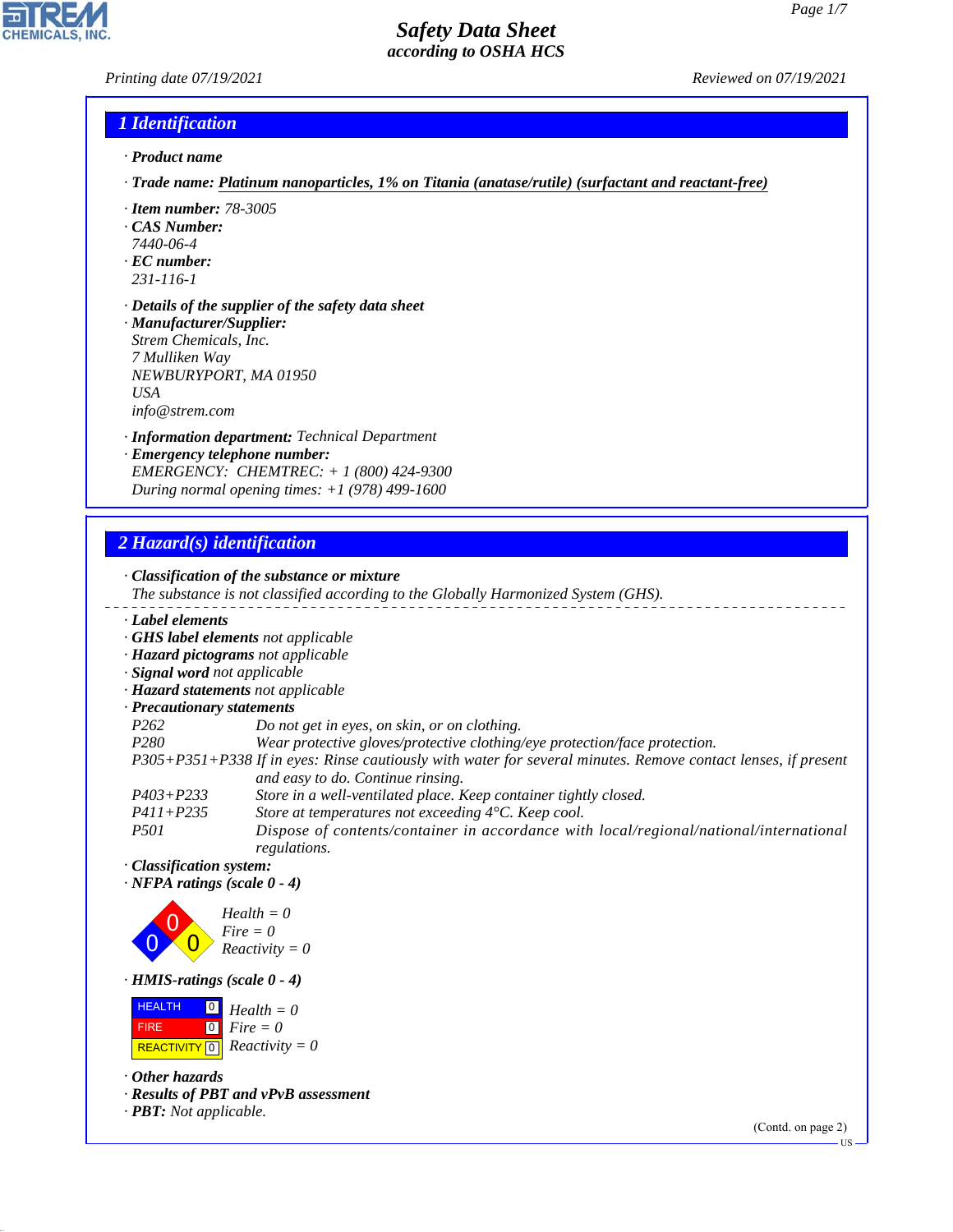*Printing date 07/19/2021 Reviewed on 07/19/2021*

*Trade name: Platinum nanoparticles, 1% on Titania (anatase/rutile) (surfactant and reactant-free)*

(Contd. of page 1)

*· vPvB: Not applicable.*

#### *3 Composition/information on ingredients*

- *· Chemical characterization: Substances*
- *· CAS No. Description*
- *7440-06-4 platinum*
- *· Identification number(s)*
- *· EC number: 231-116-1*

#### *4 First-aid measures*

- *· Description of first aid measures*
- *· General information: No special measures required.*
- *· After inhalation: Supply fresh air; consult doctor in case of complaints.*
- *· After skin contact: Generally the product does not irritate the skin.*
- *· After eye contact: Rinse opened eye for several minutes under running water. Then consult a doctor.*
- *· After swallowing: If symptoms persist consult doctor.*
- *· Information for doctor:*
- *· Most important symptoms and effects, both acute and delayed No further relevant information available.*
- *· Indication of any immediate medical attention and special treatment needed*
- *No further relevant information available.*

#### *5 Fire-fighting measures*

- *· Extinguishing media*
- *· Suitable extinguishing agents: Use fire fighting measures that suit the environment.*
- *· Special hazards arising from the substance or mixture No further relevant information available.*
- *· Advice for firefighters*
- *· Protective equipment: No special measures required.*

## *6 Accidental release measures*

- *· Personal precautions, protective equipment and emergency procedures Not required.*
- *· Environmental precautions: Do not allow to enter sewers/ surface or ground water.*
- *· Methods and material for containment and cleaning up: Dispose contaminated material as waste according to item 13.*
- *· Reference to other sections*
- *See Section 7 for information on safe handling.*
- *See Section 8 for information on personal protection equipment.*
- *See Section 13 for disposal information.*
- *· Protective Action Criteria for Chemicals*

*· PAC-1:*

*3 mg/m3*

*· PAC-2:*

44.1.1

*33 mg/m3*

(Contd. on page 3)



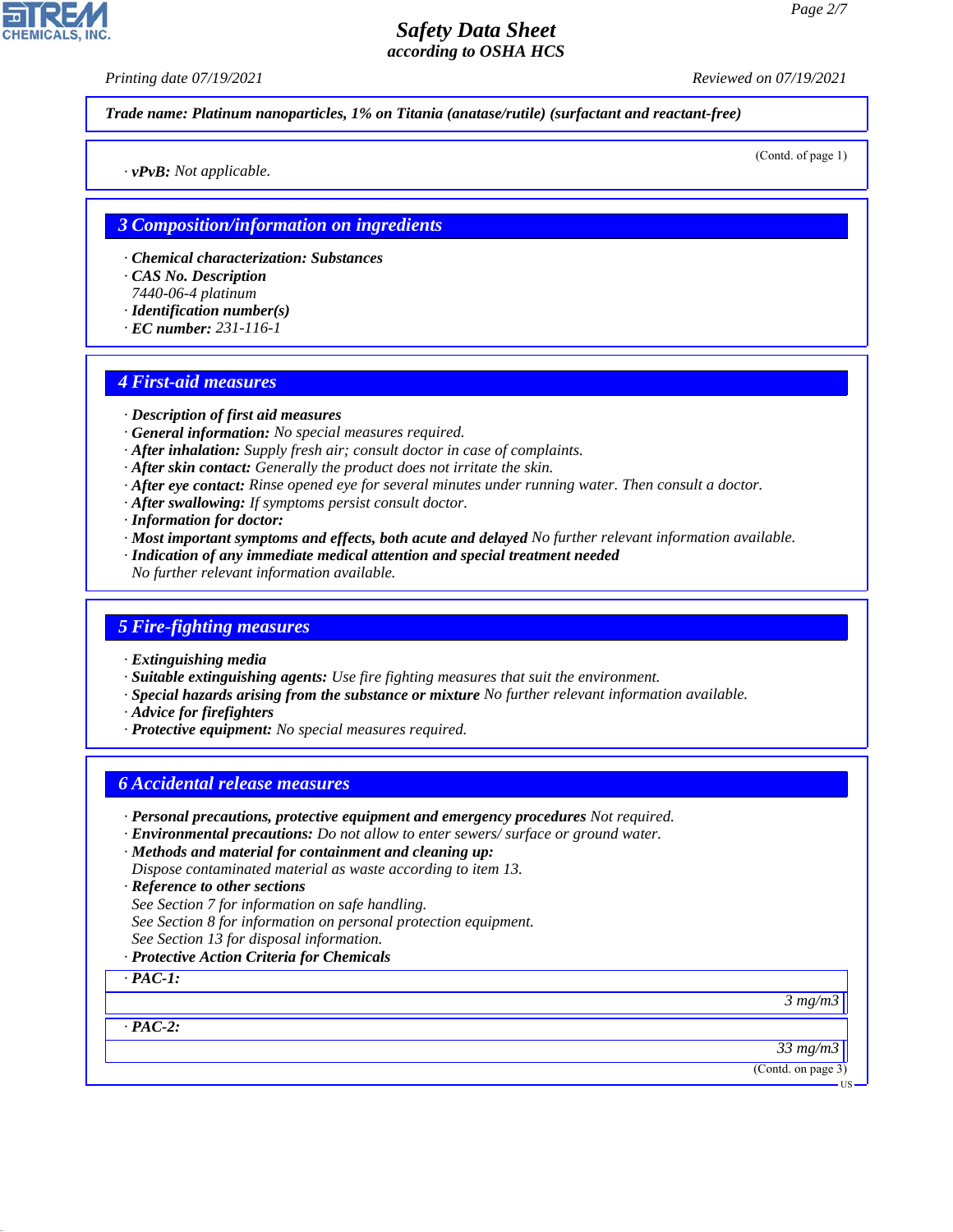*Printing date 07/19/2021 Reviewed on 07/19/2021*

*Trade name: Platinum nanoparticles, 1% on Titania (anatase/rutile) (surfactant and reactant-free)*

(Contd. of page 2)

*200 mg/m3*

# *7 Handling and storage*

*· Handling:*

*· PAC-3:*

- *· Precautions for safe handling No special measures required.*
- *· Information about protection against explosions and fires: No special measures required.*
- *· Conditions for safe storage, including any incompatibilities*
- *· Storage:*
- *Keep cool.*

*Protect from sunlight.*

- *· Requirements to be met by storerooms and receptacles: No special requirements.*
- *· Information about storage in one common storage facility: Not required.*
- *· Further information about storage conditions: None.*
- *· Recommended storage temperature: Store at temperatures not exceeding 4 °C. Keep cool.*
- *· Specific end use(s) No further relevant information available.*

## *8 Exposure controls/personal protection*

- *· Additional information about design of technical systems: No further data; see item 7.*
- *· Control parameters*

*· Components with limit values that require monitoring at the workplace:*

#### *7440-06-4 platinum*

*PEL Long-term value: 0.002 mg/m³ soluble salts, as Pt REL Long-term value: 1\* 0.002\*\* mg/m³*

*\*Metal \*\*soluble salts, as Pt*

*TLV Long-term value: 1\* 0.002\*\* mg/m³ \*metal \*\*soluble salts, as Pt*

*· Additional information: The lists that were valid during the creation were used as basis.*

- *· Exposure controls*
- *· Personal protective equipment:*
- *· General protective and hygienic measures:*
- *The usual precautionary measures for handling chemicals should be followed.*
- *· Breathing equipment: Not required.*
- *· Protection of hands:*



44.1.1

\_S*Protective gloves*

*The glove material has to be impermeable and resistant to the product/ the substance/ the preparation. Due to missing tests no recommendation to the glove material can be given for the product/ the preparation/ the chemical mixture.*

*Selection of the glove material on consideration of the penetration times, rates of diffusion and the degradation · Material of gloves*

*The selection of the suitable gloves does not only depend on the material, but also on further marks of quality and varies from manufacturer to manufacturer.*

(Contd. on page 4)

US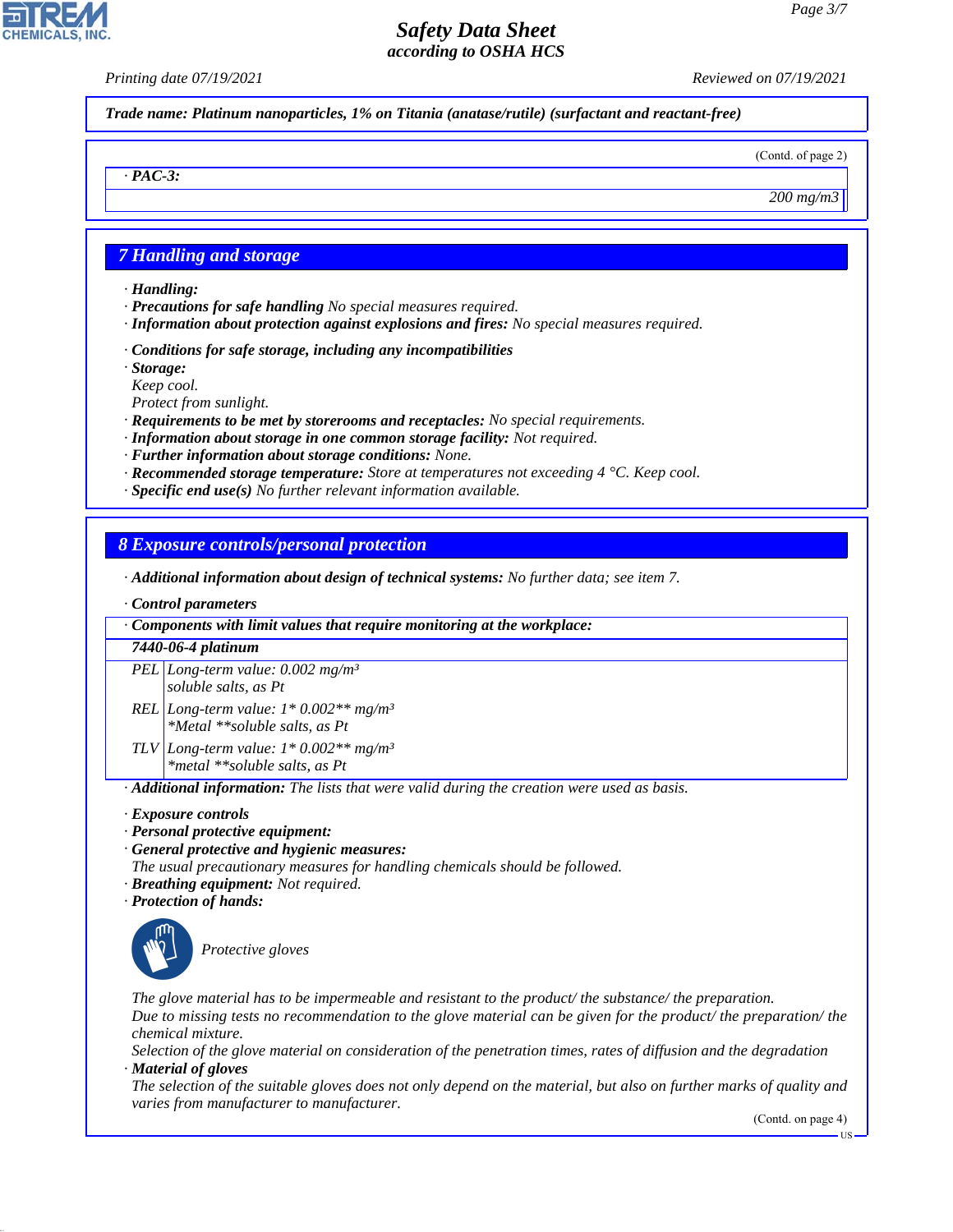## *Printing date 07/19/2021 Reviewed on 07/19/2021*

P

**CHEMICALS, INC.** 

44.1.1

(Contd. of page 3)

*Trade name: Platinum nanoparticles, 1% on Titania (anatase/rutile) (surfactant and reactant-free)*

*· Penetration time of glove material*

*The exact break through time has to be found out by the manufacturer of the protective gloves and has to be observed.*

*· Eye protection: Safety glasses*

# *9 Physical and chemical properties*

| · Information on basic physical and chemical properties     |                                               |  |
|-------------------------------------------------------------|-----------------------------------------------|--|
| <b>General Information</b><br>$\cdot$ Appearance:           |                                               |  |
| Form:                                                       | Powder                                        |  |
| Color:                                                      | <b>Black</b>                                  |  |
| $\cdot$ Odor:                                               | Characteristic                                |  |
| · Odor threshold:                                           | Not determined.                               |  |
| $\cdot$ pH-value:                                           | Not applicable.                               |  |
| Change in condition                                         |                                               |  |
| <b>Melting point/Melting range:</b>                         | 1.772 °C (35 °F)                              |  |
| <b>Boiling point/Boiling range:</b>                         | 3.825 °C (39 °F)                              |  |
| · Flash point:                                              | Not applicable.                               |  |
| · Flammability (solid, gaseous):                            | Product is not flammable                      |  |
| · Ignition temperature:                                     |                                               |  |
| Decomposition temperature:                                  | Not determined.                               |  |
| · Auto igniting:                                            | Not determined.                               |  |
| · Danger of explosion:                                      | Product does not present an explosion hazard. |  |
| · Explosion limits:                                         |                                               |  |
| Lower:                                                      | Not determined.                               |  |
| <b>Upper:</b>                                               | Not determined.                               |  |
| $\cdot$ Vapor pressure at 20 °C (68 °F):                    | $1.33$ hPa $(1$ mm Hg)                        |  |
| $\cdot$ Density at 20 $\textdegree$ C (68 $\textdegree$ F): | $21.4$ g/cm <sup>3</sup> (178.583 lbs/gal)    |  |
| · Relative density                                          | Not determined.                               |  |
| · Vapor density                                             | Not applicable.                               |  |
| $\cdot$ Evaporation rate                                    | Not applicable.                               |  |
| · Solubility in / Miscibility with                          |                                               |  |
| Water:                                                      | Insoluble.                                    |  |
| · Partition coefficient (n-octanol/water): Not determined.  |                                               |  |
| · Viscosity:                                                |                                               |  |
| Dynamic:                                                    | Not applicable.                               |  |
| Kinematic:                                                  | Not applicable.                               |  |
| · Solvent content:                                          |                                               |  |
| Organic solvents:                                           | $0.0\%$                                       |  |
| <b>VOC</b> content:                                         | 0.0 g/l / 0.00 lb/gl                          |  |
| Other information                                           | No further relevant information available.    |  |
|                                                             |                                               |  |

(Contd. on page 5)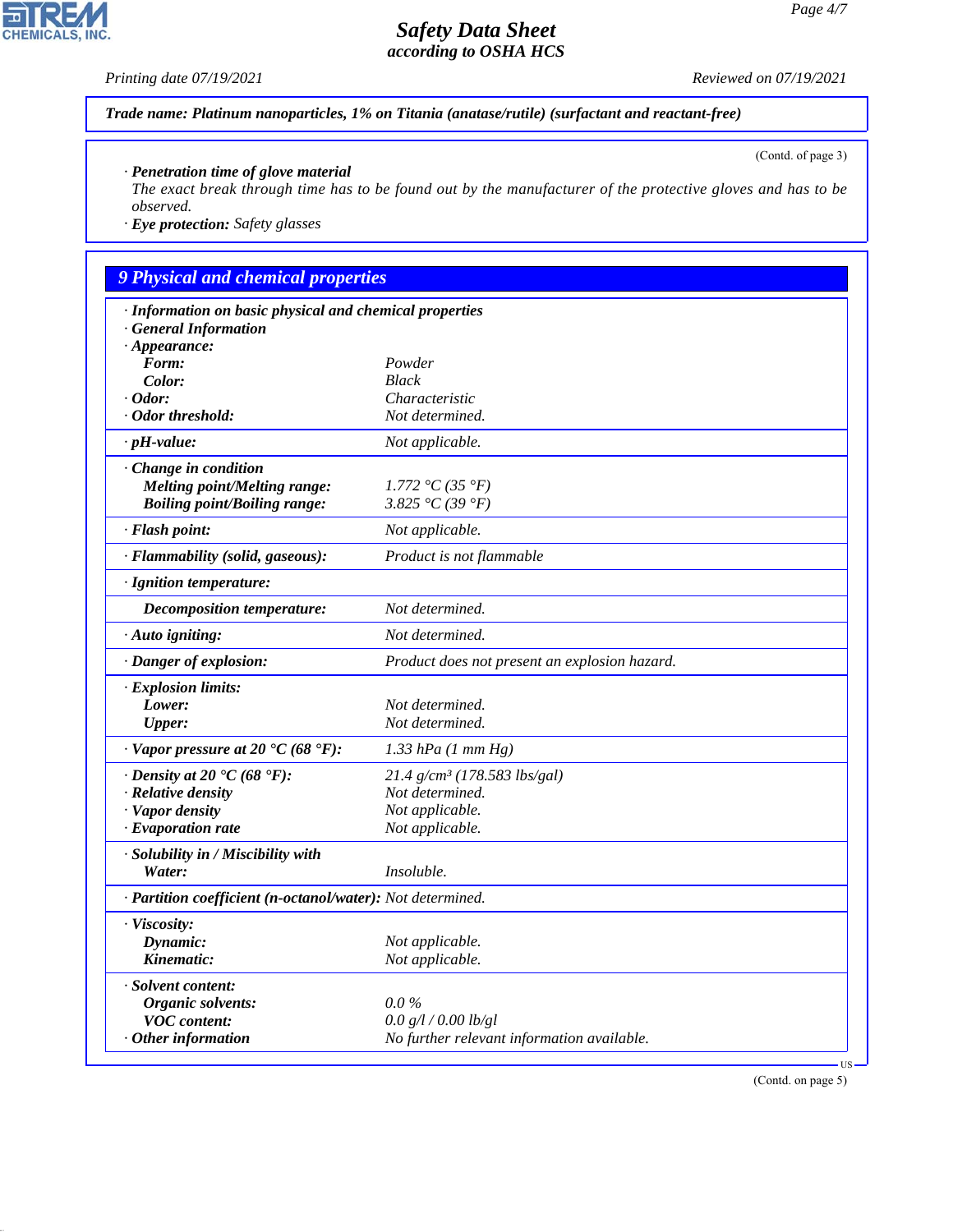*Printing date 07/19/2021 Reviewed on 07/19/2021*

*Trade name: Platinum nanoparticles, 1% on Titania (anatase/rutile) (surfactant and reactant-free)*

(Contd. of page 4)

## *10 Stability and reactivity*

- *· Reactivity No further relevant information available.*
- *· Chemical stability*
- *· Thermal decomposition / conditions to be avoided: No decomposition if used according to specifications.*
- *· Possibility of hazardous reactions No dangerous reactions known.*
- *· Conditions to avoid No further relevant information available.*
- *· Incompatible materials: No further relevant information available.*
- *· Hazardous decomposition products: No dangerous decomposition products known.*

#### *11 Toxicological information*

- *· Information on toxicological effects*
- *· Acute toxicity:*
- *· Primary irritant effect:*
- *· on the skin: No irritant effect.*
- *· on the eye: No irritating effect.*
- *· Sensitization: No sensitizing effects known.*
- *· Additional toxicological information: When used and handled according to specifications, the product does not have any harmful effects according to our experience and the information provided to us. The substance is not subject to classification.*

*· Carcinogenic categories*

*· IARC (International Agency for Research on Cancer)*

*Substance is not listed.*

*· NTP (National Toxicology Program)*

*Substance is not listed.*

*· OSHA-Ca (Occupational Safety & Health Administration)*

*Substance is not listed.*

## *12 Ecological information*

- *· Toxicity*
- *· Aquatic toxicity: No further relevant information available.*
- *· Persistence and degradability No further relevant information available.*
- *· Behavior in environmental systems:*
- *· Bioaccumulative potential No further relevant information available.*
- *· Mobility in soil No further relevant information available.*
- *· Additional ecological information:*

*· General notes:*

44.1.1

*Water hazard class 1 (Assessment by list): slightly hazardous for water*

*Do not allow undiluted product or large quantities of it to reach ground water, water course or sewage system.*

- *· Results of PBT and vPvB assessment*
- *· PBT: Not applicable.*
- *· vPvB: Not applicable.*
- *· Other adverse effects No further relevant information available.*

(Contd. on page 6)

US

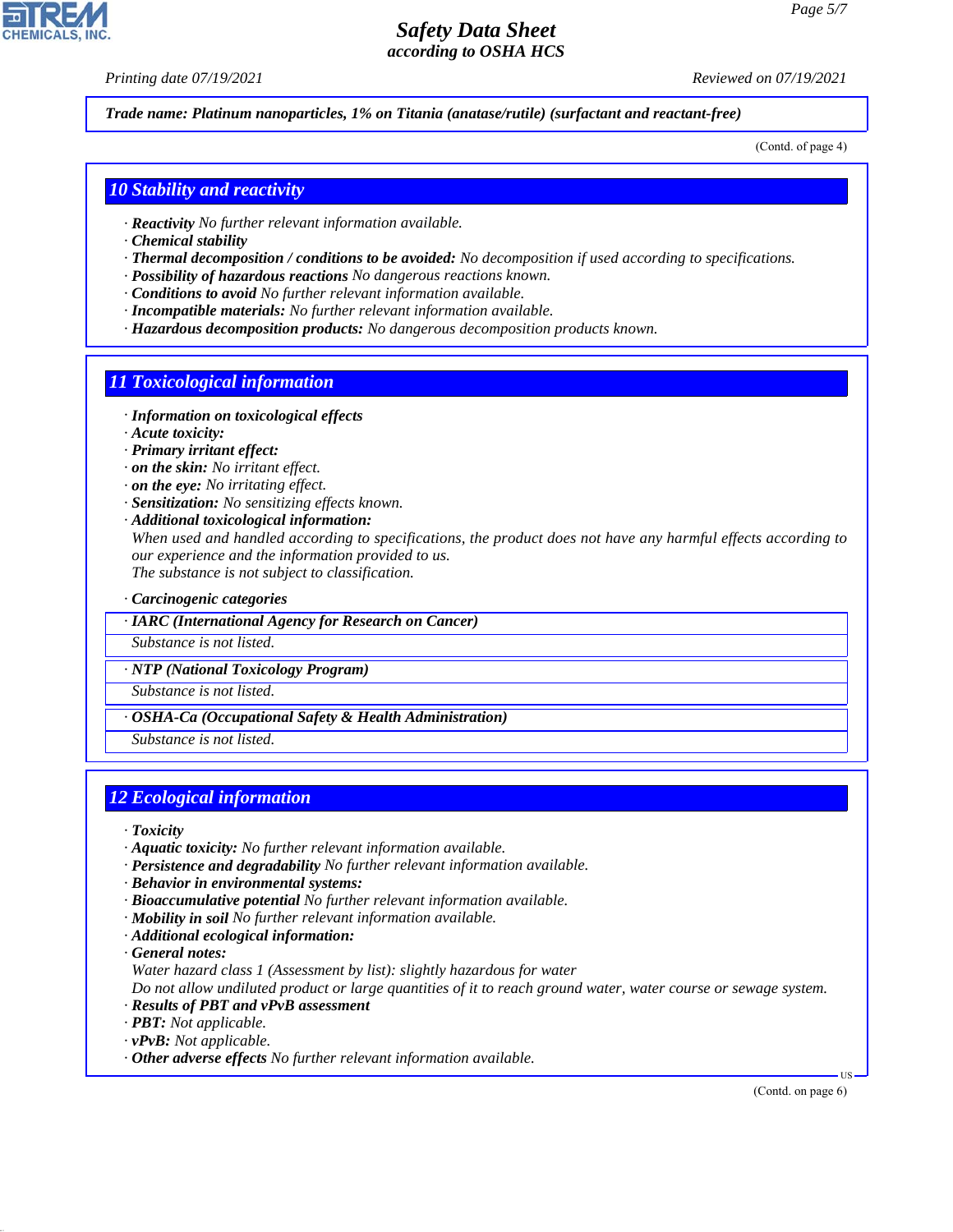H

**CHEMICALS, INC.** 

*Printing date 07/19/2021 Reviewed on 07/19/2021*

*Trade name: Platinum nanoparticles, 1% on Titania (anatase/rutile) (surfactant and reactant-free)*

(Contd. of page 5)

## *13 Disposal considerations*

- *· Waste treatment methods*
- *· Recommendation: Disposal must be made according to official regulations.*
- *· Uncleaned packagings:*
- *· Recommendation: Disposal must be made according to official regulations.*

# *14 Transport information*

| $\cdot$ UN-Number<br>· DOT, ADN, IMDG, IATA                                                            | not regulated   |  |
|--------------------------------------------------------------------------------------------------------|-----------------|--|
| $\cdot$ UN proper shipping name<br>· DOT, ADN, IMDG, IATA                                              | not regulated   |  |
| · Transport hazard class(es)                                                                           |                 |  |
| · DOT, ADN, IMDG, IATA<br>$\cdot Class$                                                                | not regulated   |  |
| · Packing group<br>· DOT, IMDG, IATA                                                                   | not regulated   |  |
| · Environmental hazards:                                                                               | Not applicable. |  |
| · Special precautions for user                                                                         | Not applicable. |  |
| · Transport in bulk according to Annex II of<br><b>MARPOL73/78 and the IBC Code</b><br>Not applicable. |                 |  |
| · UN "Model Regulation":                                                                               | not regulated   |  |

# *15 Regulatory information*

44.1.1

*· Safety, health and environmental regulations/legislation specific for the substance or mixture · Sara*

| · Section 355 (extremely hazardous substances):               |                    |
|---------------------------------------------------------------|--------------------|
| Substance is not listed.                                      |                    |
| · Section 313 (Specific toxic chemical listings):             |                    |
| Substance is not listed.                                      |                    |
| · TSCA (Toxic Substances Control Act):                        |                    |
| Substance is listed.                                          |                    |
| · Proposition 65                                              |                    |
| Chemicals known to cause cancer:                              |                    |
| Substance is not listed.                                      |                    |
| · Chemicals known to cause reproductive toxicity for females: |                    |
| Substance is not listed.                                      |                    |
| · Chemicals known to cause reproductive toxicity for males:   |                    |
| Substance is not listed.                                      |                    |
|                                                               | (Contd. on page 7) |
|                                                               | - US               |